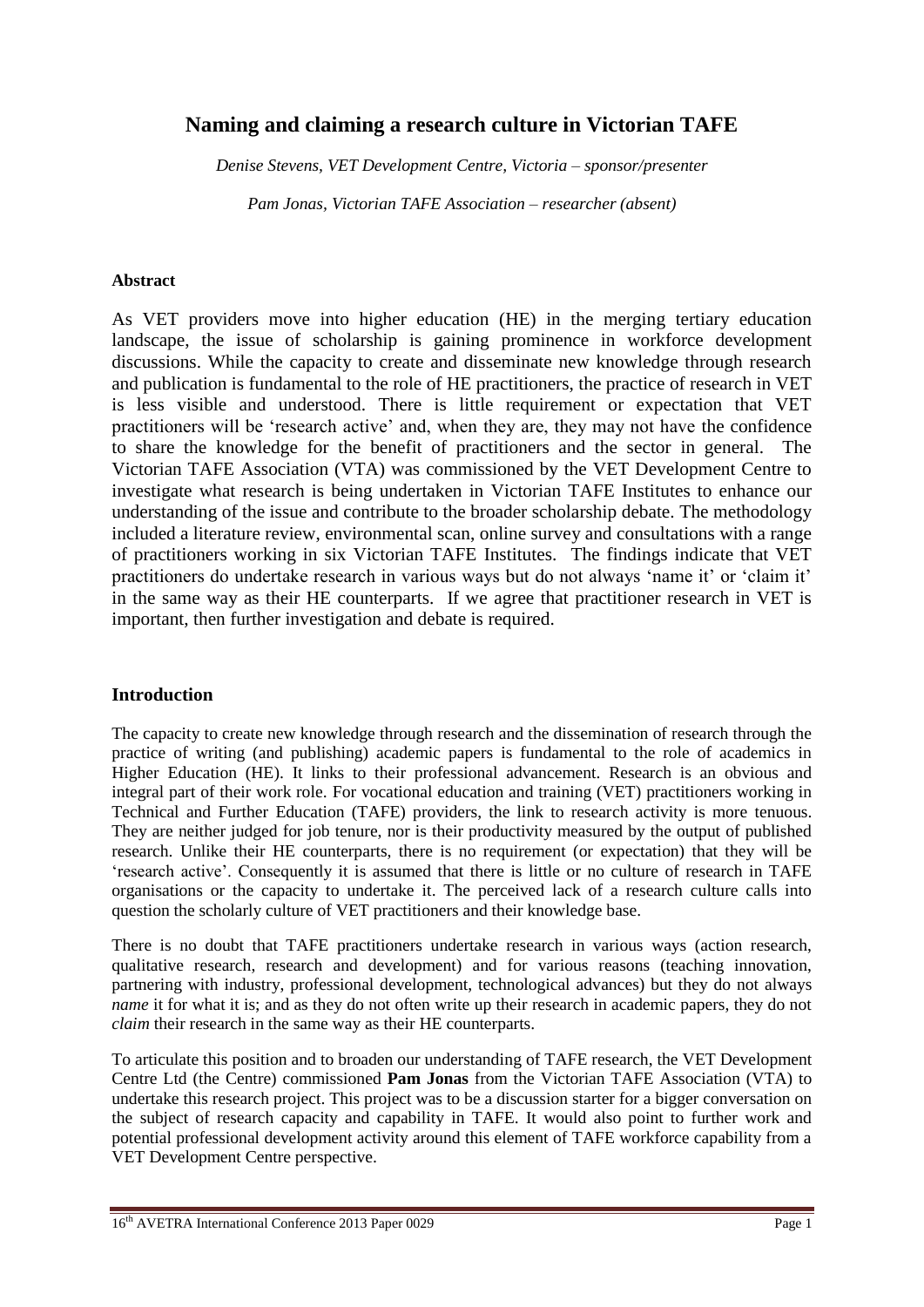# **Literature review**

A review of the literature to investigate current and past research addressing the issue of a research culture in VET in Victoria, nationally and internationally was undertaken. This involved the interrogation of websites relating to VET research nationally and internationally including NCVER, VOCED, UNEVOC, CEDEFOP, and the OECD. An internet search for VET research produces a plethora of literature on research done about VET. However a search for research done in VET by VET practitioners, and more specifically TAFE practitioners, provides a more limited spectrum of results. Most of the published VET research is undertaken by academics in universities researching VET issues and VET practitioners. VET researchers appear to be in the minority. As such, much of the research addresses the issues practitioners face – flexible learning, the implementation of CBT, recognition of prior learning, assessment, student access, equity issues and success factors as well as the economic aspects of VET and the system that supports it. Since 1997, much of the research in Australia has been driven by the NCVER through their National VET Research and Evaluation (NVETRE) program. There is a vast amount of VET research undertaken both nationally and internationally which is evidenced by repositories of VET research in Australia such as the VOCED research data base supported through NCVER, and internationally by the OECD, CEDEFOP and UNEVOC While much of the Australian VET research is commissioned, published and collected by NCVER, other bodies also play a significant role in funding and using the research.

The profile of VET research is supported through professional associations such as AVETRA. Despite a proliferation of VET research and VET researchers having a degree of involvement in the sector, the majority of researchers conducting VET research are based in universities. Researchers from within the VET sector and specifically from TAFE are only in evidence in limited numbers.

#### **Methodology**

Pam Jonas, from the VTA managed the research project on behalf of the Centre with the cooperation of member TAFE institutes and multi-sector universities. The project focussed on:

- working with Victorian TAFE organisations to explore existing information about research
- working with a selection of Victorian TAFE practitioners to document existing practices, and
- identifying what "research" means in the context of TAFE and the extent to which this research is 'named' and 'claimed'.

The project was undertaken from October 2011 to April 2012 and was designed to complement the Centre's work in the area of developing a scholarly culture in VET, and what this means for VET practitioners.

The project methodology was essentially qualitative and involved the following strategies for data collection and analysis:

- A review of the literature to investigate current and past research addressing the issue of a research culture in VET in Victoria, nationally and internationally. This involved the interrogation of websites relating to VET research nationally and internationally including NCVER, VOCED, UNEVOC, CEDEFOP, and the OECD.
- An environmental scan of the websites and organisational documents (e.g. Annual Reports) of the Victorian TAFE organisations to identify individual institute commitments to research and to identify a pool of potential TAFE organisations and practitioners for further consultation.
- An on-line survey with TAFE organisations to establish baseline data on the amount and type of research being undertaken.
- Consultations with a selection of practitioners to document the drivers, scope and impact of their research activity.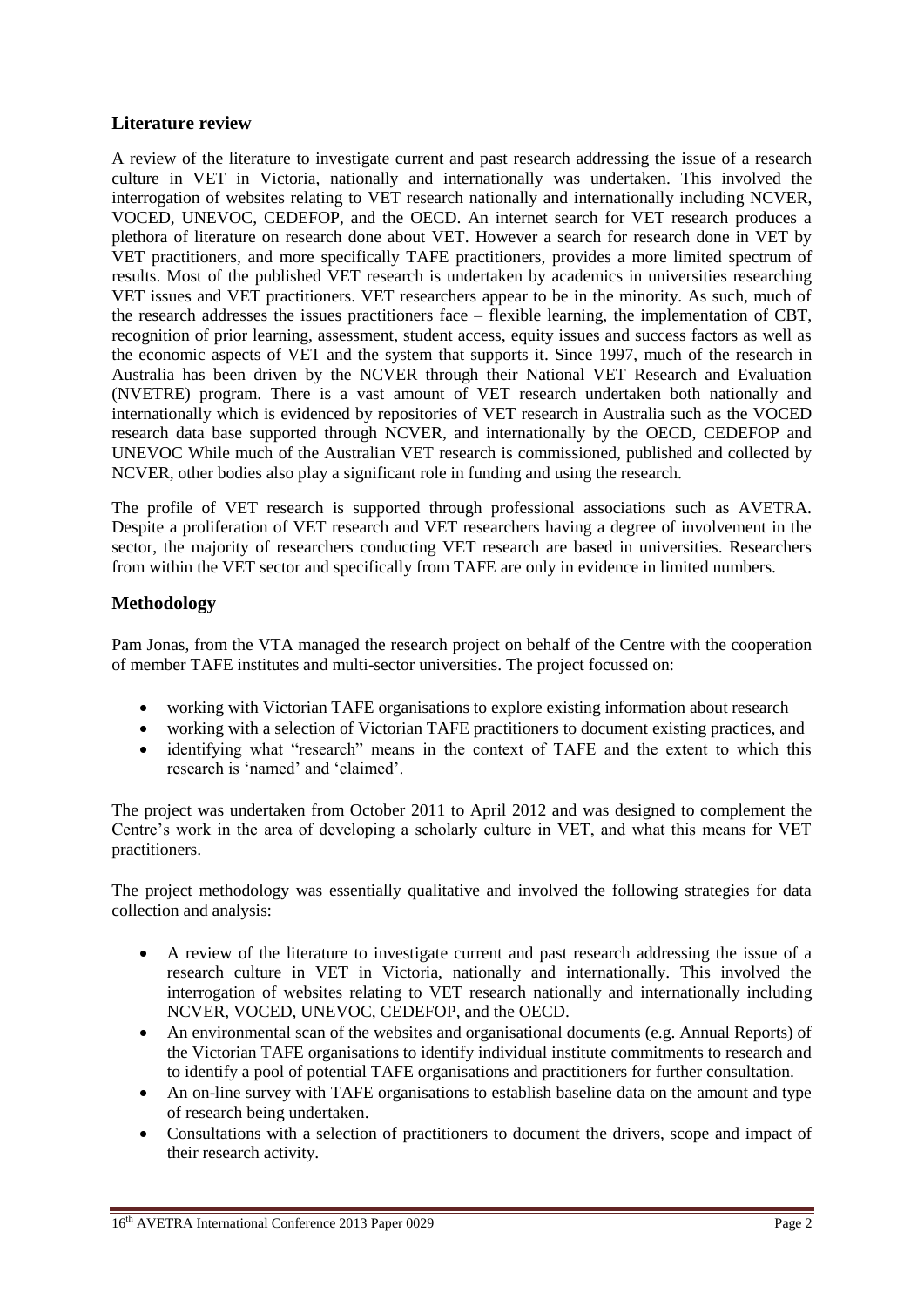Telephone interviews with eight Victorian-based TAFE Specialist Centres. These centres focus on specific vocational areas, for example building and construction, automotive, sustainability etc.

Data gathering on enrolments in Victoria in particular research related elective units of competency from the Certificate IV Training and Assessment (TAA40104) and the Certificate IV in Training and Assessment (TAE40110) qualifications. While no data have been gathered it is also important to acknowledge that a research component is an explicit feature of a number of the higher education qualifications as well (Guthrie et al. 2011)

# **Findings and discussion**

This project could not uncover any other attempt to quantify the amount or type of research that is carried out in TAFE organisations. The literature search revealed a 'history' of research in TAFE in the seminal report '*No Small Change: Proposals for a research and development strategy for vocational education and training in Australia.* Authored by Rod McDonald and his colleagues at the University of Technology of Sydney in 1993, *No Small Change* is the most comprehensive account of the state of research in the VET sector itself and in TAFE at that time. The report describes a growing momentum for research in VET from the early eighties. Early grants for TAFE research were made from the (then) TAFE National Centre for Research and Development (the predecessor to NCVER) to TAFE practitioners to investigate a range of issues in and about VET. Venerable names in VET research such as Berwyn Clayton, Stephen Billett, Leesa Wheelahan, Cathy Down, Ian Robinson and Hugh Guthrie, amongst others, also began auspicious research careers while working in TAFE.

*No Small Change* is widely referenced in subsequent VET research. It describes the state of VET research in the early 1990s as fragmented, underused and with little impact on policy or practice in the VET sector. For the purposes of this paper, the important aspects of McDonald, Hayton, Gonczi and Hager's work are twofold:

- that it describes a culture of research in TAFE at that time; and
- that the principal recommendation of the report was to create a national strategy for VET with competitive funding, was acted upon.

More recent activities under the encouragement of NCVER's Building Researcher Capacity Program have recognised the need to reignite research activity within TAFE organisations, private providers and universities. The NCVER Community of Practice (COP) Program, which began in 2008, encourages new or early career researchers to develop their skills as they undertake a project on a relevant workplace-focussed research project. The COP scholarship recipients are supported by NCVER and their partners, including WERC at Victoria University and AVETRA. The majority of the applicants, and therefore the majority of successful recipients, over the last four years have been from across TAFE organisations nationally. The numbers though are comparatively small with around 10 scholarships awarded each year.

- 2010: 9 awards, 6 researchers from TAFE organisations
- 2011: 10 awards, 7 researchers from TAFE organisations
- 2012: 7 awards, all researchers from TAFE organisations

An environmental scan was undertaken and involved an examination of Victorian TAFE and dual sector universities websites to identify their own claims about research and research activity. Most claim research activity and some give examples but it is difficult to identify and/or quantify the activities that are involved. The Gordon, for example, had one page in the 2010 Annual Report on Research and Development which listed four research and development (R & D) activities including a major report commissioned by the institute, the production of case studies on sustainability practices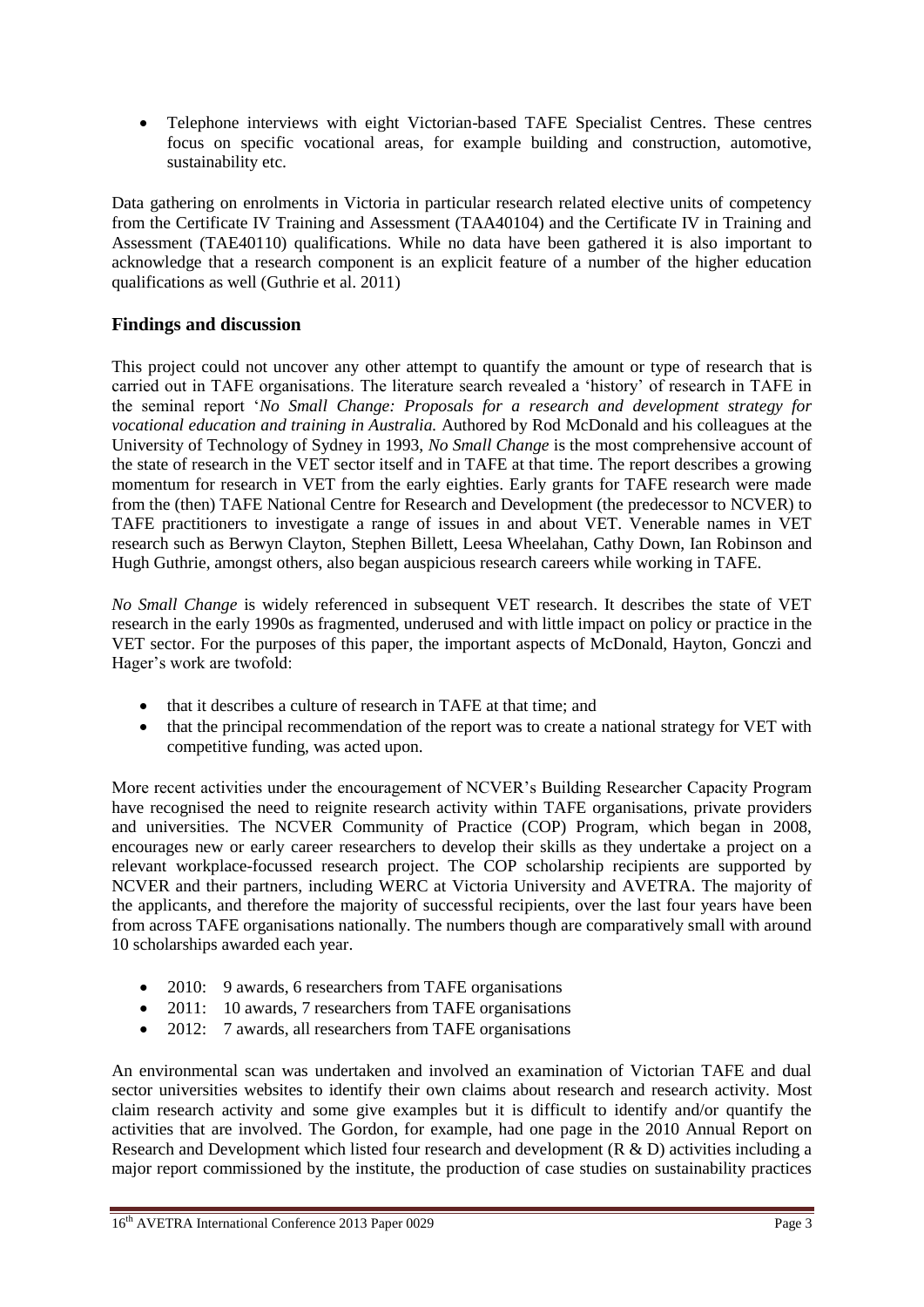in an industry sector, strategic course reviews and a submission to the Productivity Commission. Chisholm Institute Annual Report 2010 stated 'Several (teachers) are recognised internationally for their innovative ideas and research'. Dual sector institutes appear to be more involved in research activity and in the research community, for example, through membership of AVETRA. However, it is not easy to identify whether the research is being undertaken by the TAFE practitioners or academic staff. Research plans or strategies do not appear obvious from a scan of Victorian TAFE organisations' websites. This is not to say they do not exist but they may be contained in other policy and strategic planning documents not reported on the websites. East Gippsland Institute of TAFE (now Advance TAFE) listed 'major research and development activities' in the 2010 Annual Report amongst a list of other items about which 'details are available on request'. Kangan Institute listed in its Strategic Plan (2011-2018) 'leading in research and development of new products and services' but with no further detail. The Work based Education Research Centre (WERC) at VU is the only nationally-focussed VET research centre in Victoria and it is situated in a multi-sector university.

In collaboration with the Centre, an electronic survey was sent to approximately thirty respondents including all Victorian TAFE CEOs, TAFE Directors and a small number of targeted TAFE staff with research responsibilities. The aim of the survey was to establish:

- who is involved in research
- the type and focus of research activity
- attitudes to research
- possible barriers to research, and
- the importance (or otherwise) of a research centre or Centre of Excellence in fostering research.

Twenty five responses were received to the survey. The majority of responses (18/25) were provided by individuals from metropolitan stand-alone TAFE institutes, the remainder were from regional TAFEs (3/25) and multi sector universities (4/25). Analysis revealed that teaching and non-teaching staff were involved in research activity in TAFE organisations. All respondents stated research was undertaken by teaching staff and 75% also advised non-teaching staff undertook research. The sample size  $(n=12)$  is not sufficient to conclude whether teaching or non-teaching staff are more likely to be involved in research activity, nor the extent to which the response may be generalised. 7 of the 12 respondents (58%) indicated that they collect data on the numbers of staff involved in research. Of these respondents, around half retain data on research undertaken by teaching staff as part of their daily teaching/learning development role. Only one of the respondents indicated retained data on research undertaken by staff undertaking a qualification in the, now superseded, Training and Assessment Training Package (TAA04) and the current Training and Education Training Package (TAE10) and one retained data of staff undertaking research as part of undergraduate degree programs. In contrast, all respondents (n=6) kept data on staff undertaking research as part of a Masters Degree program or PhD program. Based on the 12 respondents, it appears that the majority of the focus of research activity in TAFE providers is institution or faculty-based and is most concerned with course development or pedagogical issues. However, because of the limited response rate we cannot be sure that this conclusion can be generalised.

Respondents (n=12) were asked to agree or disagree with two statements about the assumptions around the lack of a culture of research in TAFE and teacher capacity to undertake research. A majority (7/12) disagreed or strongly disagreed with the statement that "There is no culture of research in TAFE" and, further most (9/12) disagreed or strongly disagreed that "TAFE teachers/practitioners have little capacity to undertake research". However there were some qualifying comments which spoke to there being no systemic, visible or widespread culture of research. Rather, there are small groups of research enthusiasts within individual organisations. On the question of *capacity,* 10/12 respondents believed that it was important or very important to build the research capacity of TAFE teachers. When questioned on whether the perceived lack of a research culture and capacity is a barrier to TAFE practitioners working across the HE/VET sectors 6/12 disagreed, 3 were neutral and 3 agreed. On the basis of this sample, no clear conclusions can be drawn.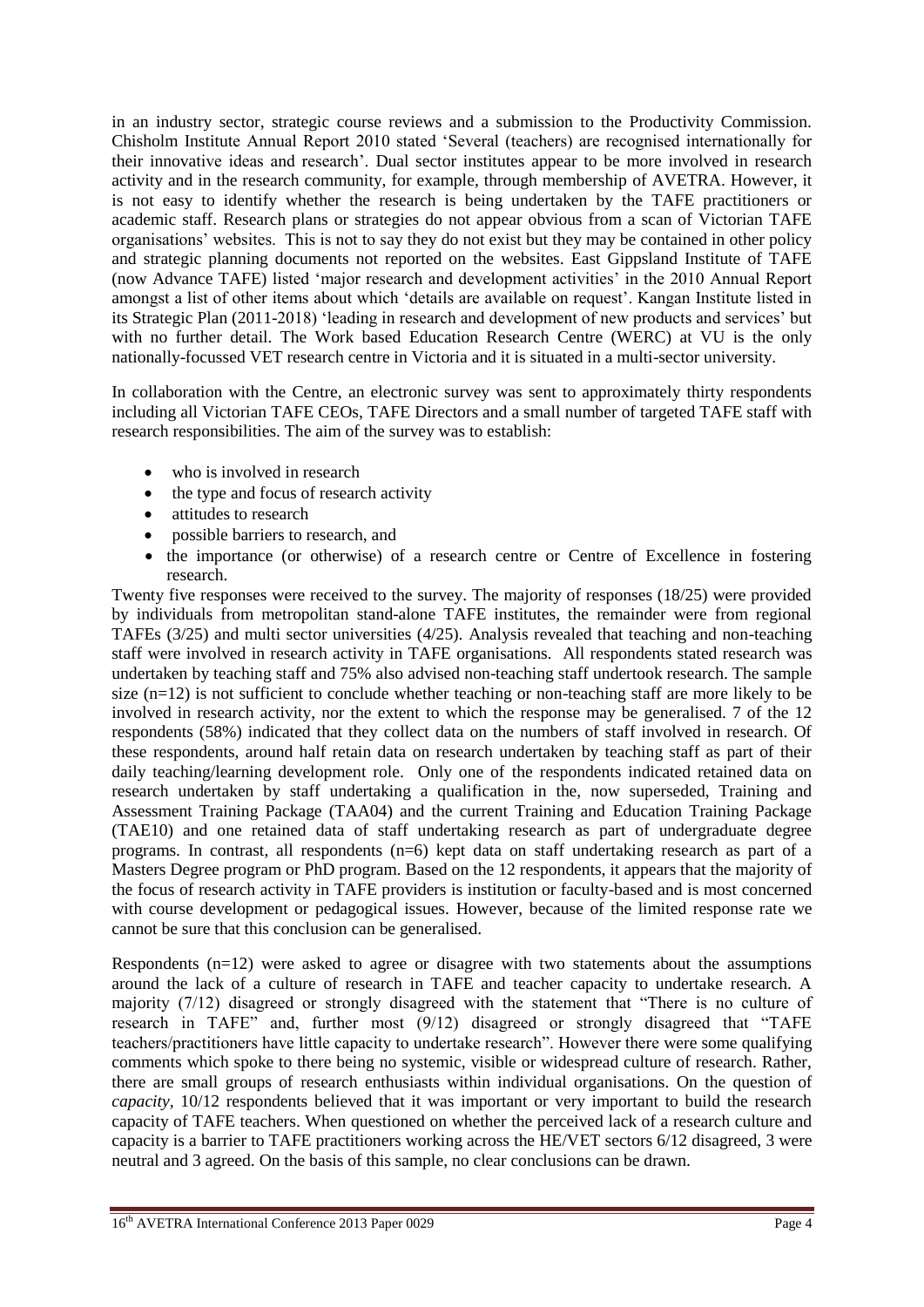No respondents indicated they were aware of, or a part of, any research networks. This may be an important issue for developing a scholarly culture as an important part of the research process is becoming a reflective practitioner and having the opportunity to present and discuss your research and research findings with a wider and/or external audience.

A limited number of respondents  $(n=9)$  were able to identify support from external sources to undertake research. Almost all of them (8/9) were aware of support being received from the VET Development Centre for research activity in their organisation. Several have also been selected as part of the NCVER CoP initiative. Two examples of 'other' external sources for research funding included National Broadband Network (NBN) funds and Australian Learning and Teaching Council (ALTC) research funds. 5/12 respondents indicated they bid for external research work and that TAFE teachers/practitioners were included in their bids where it was appropriate and in a variety of roles. All respondents (5/5) target NCVER as a potential funder/research partner. 4/5 respondents bid for work with government (State and Commonwealth) agencies and 2 indicated they bid for research work with industry, universities, private training organisations and disciplinary based agencies such as the Victorian Department of Human Services and Australian Department of Immigration and Citizenship. Many of the respondents indicated they were successful in their bids and provided examples of projects such as DEEWR funding for research into the retention of young people to year 12 especially through vocational skills, NCVER funding for research into educational engagement models for special needs clients and ALTC funding for research in the health industry. This would affirm that they do have the research capacity to support these efforts.

It is clear from the project findings that research activity is happening in TAFE but we are still not sure how much is taking place, what is being done where, and by whom, and with what impact. The apparent lack of any systemic or strategic approach to understanding and quantifying this activity means we could be missing opportunities at a range of levels to capitalise on the value of what is being done. The knowledge/information generated through good quality research provides a solid base for sound decision making and policy formation. With moves towards a more unified tertiary education sector in Australia, Victorian TAFE organisations are, and increasingly offering, degree qualifications. One of the challenges identified by some HE commentators (Wheelahan, Moodie, Billet & Kelly:2009) as confronting TAFE in this provision is the absence of research and a research culture. Clearly from this project, people in Victorian TAFE organisations would 'push back' on this suggestion. Research in TAFE organisations does not fit comfortably as it does within academic structures of universities where knowledge production is closely related to career progression. Is there an absence of a culture or are we just seeing culture from the wrong perspective - that is using the wrong metrics to understand and/or measure research in TAFE organisations?

The model of using academics from universities to research VET issues has not necessarily stimulated research in the sector by VET practitioners. The bulk of the research identified in TAFE organisations is by individuals working in response to workplace issues/problems. TAFE-based researchers participating in this project commented they are generally under pressure to show a return on investment to their organisation (or client) from their research and the impact the research will have in practice. This type of research is grounded in field issues of specific interest to them and of specific use to their employer. Its dissemination (or lack of) is not aimed at external policy and decision makers but rather for limited or specific decision making that is organisationally based. The impact of this research on a wider audience is/can be an unintended consequence but is rarely a driver for the research. While an individual research study may have limited direct impact on policy or planning decisions, an accumulation of research evidence could increase the likelihood of an impact being felt.

How can individual TAFEs create and/or the VET Development Centre continue to create the spaces to connect TAFE practitioners and provide them with the opportunity to feel confident in writing and talking about their practice and research? While research in TAFE may not conform to rigorous research methodologies, it is undoubtedly 'fit for purpose'. A challenge for the sector is whether work-based research is too limiting to produce a significant number of new researchers, and does this matter? Is it important to add significantly to the body of available 'professional' VET researchers, or to encourage the development and use of research and research skills by staff in TAFE providers?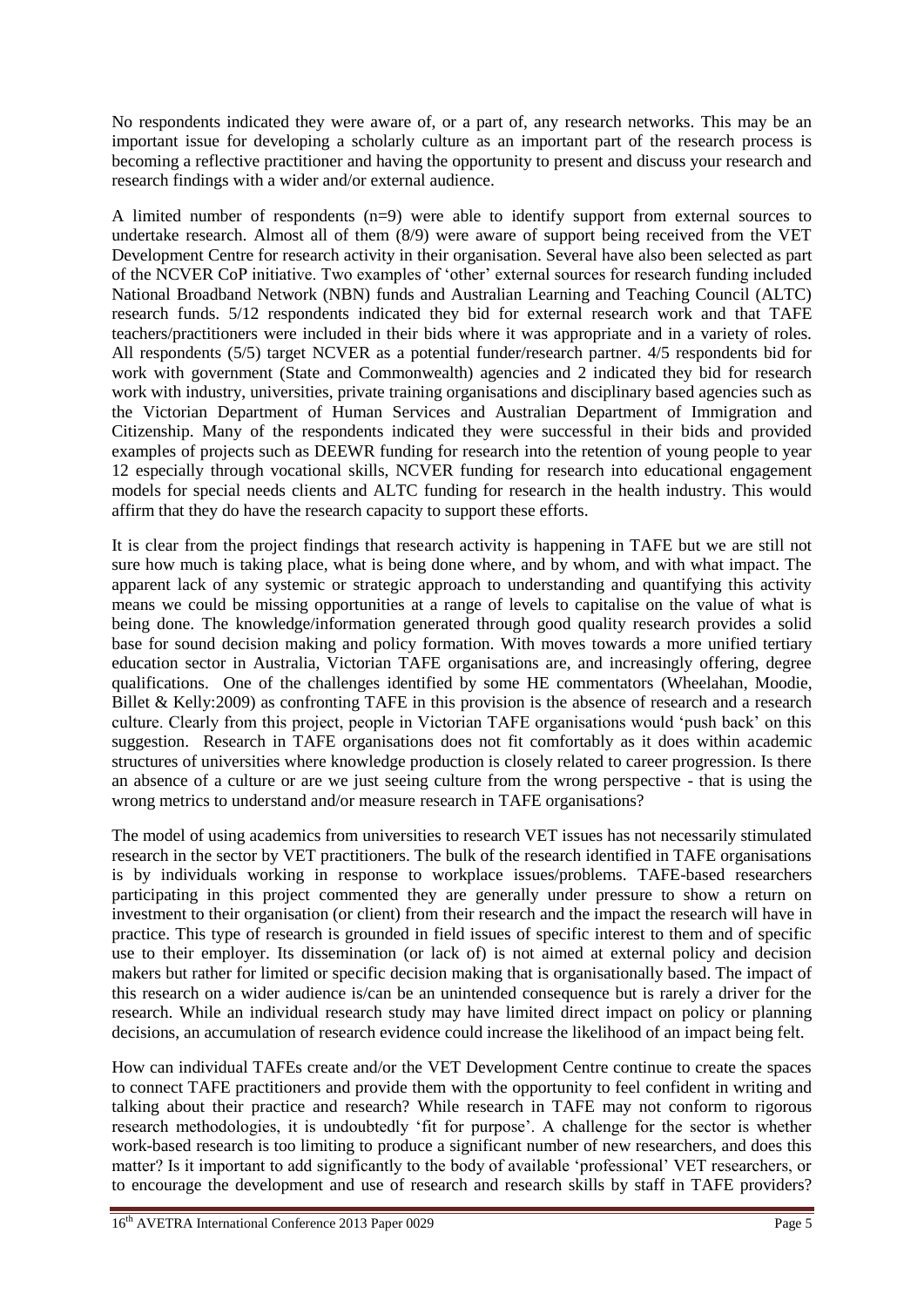This latter aim is, perhaps, more achievable and maybe more valuable to the sector. Around 50 people have participated in the CoP, the majority from TAFE organisations, but the number of people emerging from the program with the clear intention to pursue a research career is much fewer. Although a small number are now undertaking higher level studies, including at doctoral level, this was not what the program was necessarily designed to do. Given that the type of research undertaken in TAFE organisations is challenged for its academic rigour, what credibility does it have beyond the organisations and what value does it have for the researchers themselves beyond their own organisation? There is also the challenge of how far this type of research has an impact on VET workforce practice and staff development activities, or raises the importance of such activities with managers and leaders of TAFE organisations to a level that sees organisational resources being actively directed to supporting research activity. Funding for research in TAFE organisations is clearly limited and there appears to be a constant struggle for resourcing what, to many, is not a priority issue and this has constrained and eroded the opportunities for TAFE researchers. Results of the online survey undertaken with Victorian TAFE organisations and telephone interviews with TAFE Specialist Centres indicated that the area of resourcing research in TAFE and the 'natural curiosity' of teachers to pursue research are very limiting factors. There is also a challenge in the expectation on TAFE teachers to be researchers when it is not openly encouraged or easily enabled.

# **Finally**

The dilemma for this project is that it raises more questions than it answers and in some respects, that was what it intended to do. As was indicated from the outset, the objective was not to provide an indepth analysis of the research questions but rather to establish some baseline information and 'take the pulse' of current research activity in Victorian TAFE organisations. This project was to be a platform for the subject of research capacity and capability in TAFE and a discussion starter for a bigger conversation within and without the sector into this important area. It would also point to further work and potential professional development activity around this element of workforce capability from the Centre's perspective. If we agree that the issue of research in TAFE is an important one, then the need for a more complete and comprehensive stock take of the actual size and scope of research activity in Victorian TAFE organisations should be co-ordinated and pursued by an agency (or agencies).

Some larger areas for research might be:

- An evaluation of the relationship of research activity to innovation, especially through specialist centres and involvement with Co-operative Research Centres (CRCs)
- An assessment of the contribution of research activity to professional practice, and
- The role of awards in motivating research activity in TAFE.

Notwithstanding this, and in the interests of promoting further discussion, other questions could also begin to be asked:

- What is or what should be the place and role of research in TAFE?
- What form of future professional development would support a research role for TAFE practitioners?
- What form of professional learning and/or continuous professional development (CPD) would support research at threshold points during their professional career?
- How does participation in research increase/benefit an individual's opportunities for promotion or career progression? Does getting a PhD lead to a better career in TAFE or opportunities for a better career elsewhere?
- What part does research capability/capacity play in the development of a scholarly culture in TAFE?